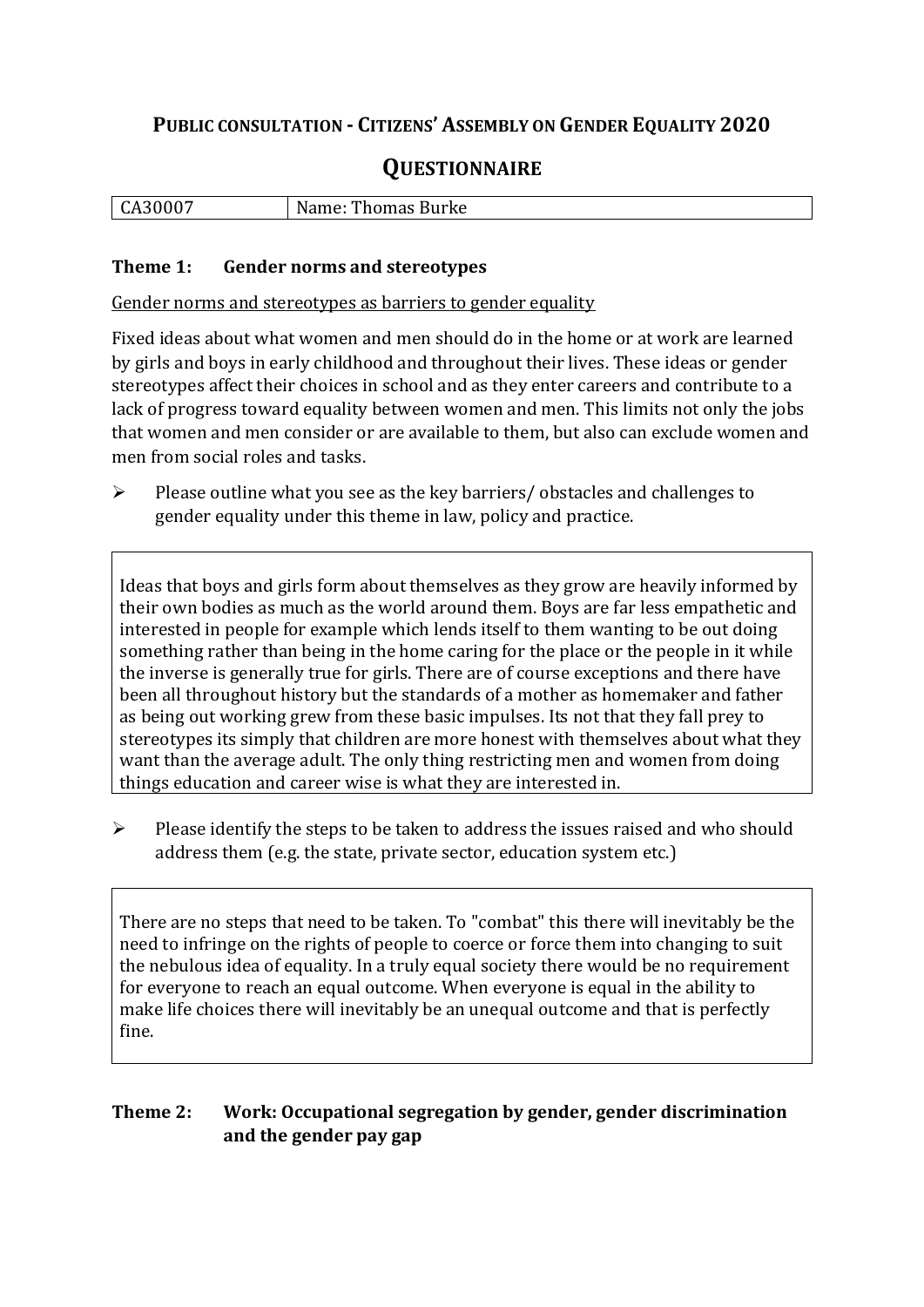Women and men are often concentrated into different kinds of jobs and within the same occupations, women are often in work that is less well paid and has less opportunities for career advancement. Women often work in areas where they can work part-time so as to fit in with their caring responsibilities. While many men work in low paid jobs, many professions dominated by women are also low paid, and professions that have become female-dominated have become lower paid. This worsens the gender pay gap (the average difference between the wages of women and men who are working).

➢ Please outline what you see as the key barriers/ obstacles and challenges to gender equality under this theme in law, policy and practice.

Women tend to favour a better work life balance and as a result tend to opt for llower paying jobs with better hours or greater flexibility in terms of work schedule. They also rarely work overtime when compared to men. In fact the vast majority of the supposed gender pay gap is explained by choice. Men work on average 3.5 hours more per week. When two people with similar education levels and tenure in a company are up for promotion the company will usually opt for the harder worker and if all things are equal aside from hours worked they will clearly choose the harder worker. Now this is not a universal law. There are plenty of women that work harder and longer than the average man at their job and those women can and do succeed. The only thing holding most people back in these areas is themselves.

➢ Please identify the steps to be taken to address the issues raised and who should address them (e.g. the state, private sector, education system etc.)

There is no fair way to "combat" an issue that is almost entirely down to personal choice.

## **Theme 3. Care, paid and unpaid, as a social and family responsibility**

Care -- the social responsibility of care and women and men's co responsibility for care, especially within the family

Women remain disproportionately responsible for unpaid care and often work in poorly paid care work. For working parents or [lone parents,](https://aran.library.nuigalway.ie/bitstream/handle/10379/6044/Millar_and_Crosse_Activation_Report.pdf?sequence=1&isAllowed=y) balancing paid work with parenting and or caring for older and dependent adults presents significant challenges. Women are [most disadvantaged by these challenges,](https://eige.europa.eu/gender-equality-index/game/IE/W) yet men also suffer from lack of opportunities to share parenting and caring roles. Despite recent legislation and policy initiatives to support early years parental care, [inequalities in the distribution of unpaid](https://www.ihrec.ie/app/uploads/2019/07/Caring-and-Unpaid-Work-in-Ireland_Final.pdf)  [care](https://www.ihrec.ie/app/uploads/2019/07/Caring-and-Unpaid-Work-in-Ireland_Final.pdf) continue between women and men. The cost of childcare has been identified as a particular barrier to work for women alongside responsibilities of caring for older relatives and dependent adults.

➢ Please outline what you see as the key barriers/ obstacles and challenges to gender equality under this them in law, policy and practice.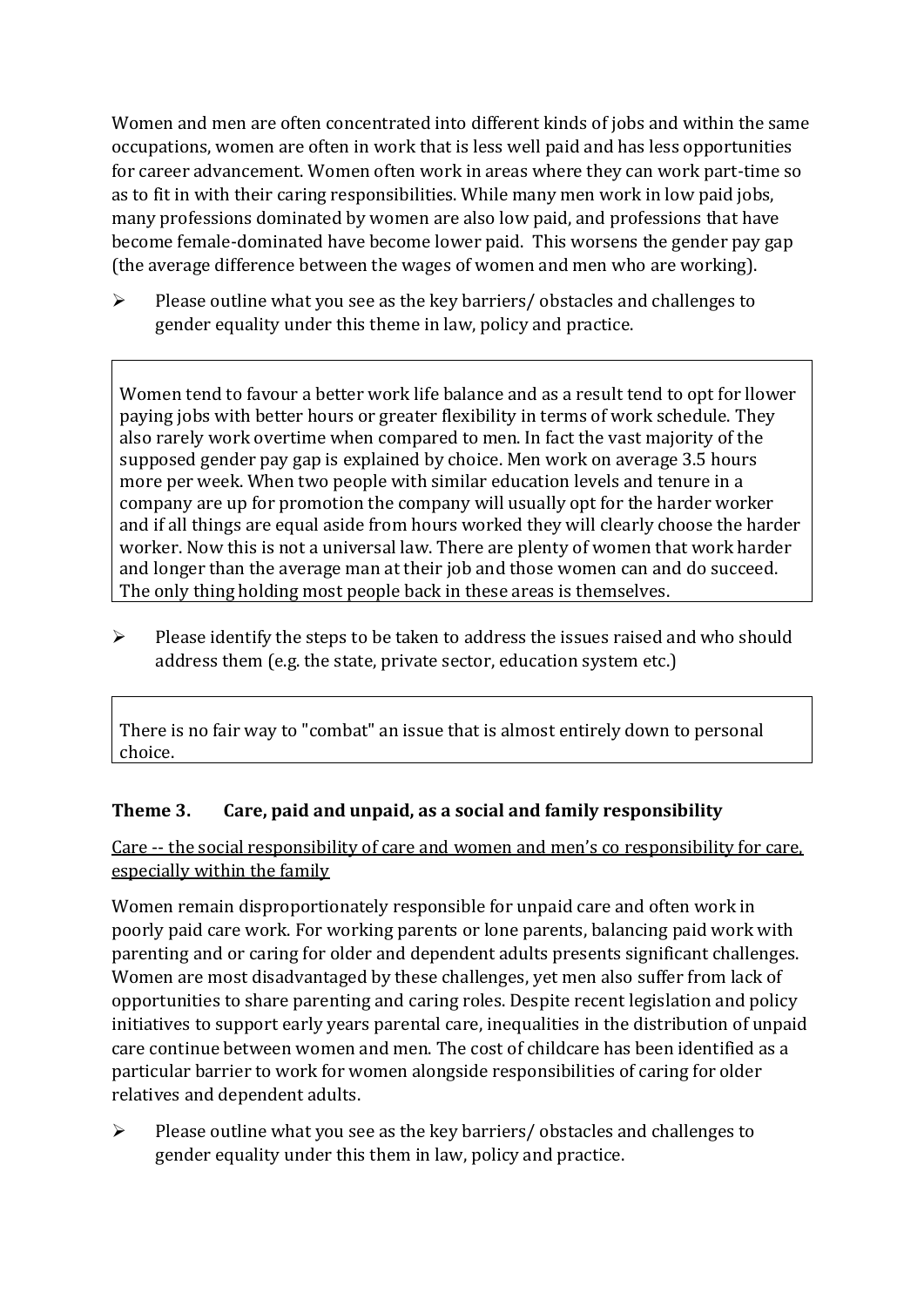Childcare costs will not change for the better unless there is a price fixing initiative in place which will either require a premium be paid by the state or there will simply be less childcare options as they will no longer be profitable. In terms of women being affected more by being a stay at home parent or carer well that is unavoidable for most. If you leave work to have a child it unfortunately comes with a forced absence of several weeks to several months where you essentially stall any possible work advancement. In cases where you have a partner that is still able to work then naturally they would have the burden of covering the costs of the household which ultimately would put them off using any parental leave that might otherwise be available to them The options for most tend to be one stays off for a prolonged period or they both stall their work to take some paid and some unpaid leave which will almost always require one of them to still take a prolonged period off work. Thats just the reality of the situation. A tiny human or a person with special needs or an elderly dependent will require more care and the one on the smaller income is the best choice to sacrifice their job in order to maximise the options for the family and due to personal choices associated with work this usually works out to be the woman.

➢ Please identify the steps to be taken to address the issues raised and who should address theme (e.g. the state, private sector, education system etc.)

Beyond price fixing childcare there is no real solution and as stated price fixing is no real solution.

#### **Theme 4: Women's access to, and representation in, public life and decision making**

Ensure women's participation and representation in decision-making and leadership in the workplace, political and public life

Women are systematically underrepresented in leadership in [economic](https://eige.europa.eu/gender-equality-index/2019/compare-countries/power/2/bar) and [political](https://eige.europa.eu/gender-equality-index/2019/compare-countries/power/1/bar)  [decision-](https://eige.europa.eu/gender-equality-index/2019/compare-countries/power/1/bar)making. Despite the introduction of a candidate gender quota (through the system of party funding) for national political office, and [initiatives](https://betterbalance.ie/) to support women's access to corporate decision-making roles, men continue to dominate leadership positions. There are also issues to be considered around how media represents women and men.

 $\triangleright$  Please outline what you see as the key barriers/obstacles and challenges to gender equality under this theme in law, policy and practice.

Economics and politics are two fields that require long hours of thankless work and in the case of politics its more long hours of work that will make you an enemy of at least half the people in the country at any given time. They are stressful fields that typically only appeal to a small number of hyper competitive people. The vast majority of men would not want such roles and they are genetically predisposed to those kinds of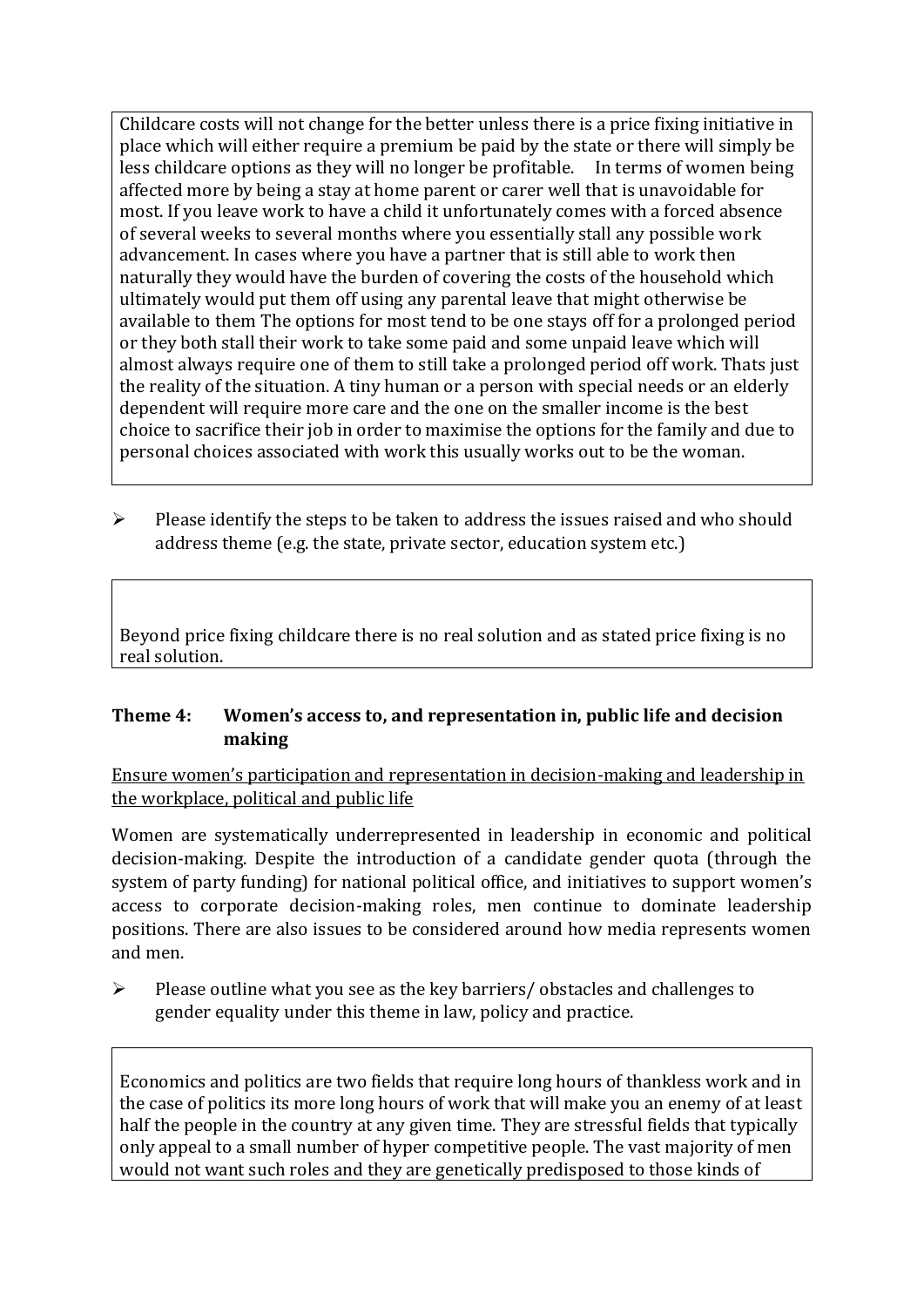careers with being more competitive and more likely to be risk takers etc. It stands to reason that most women would be less likely to choose to enter those fields. We are talking about areas where you need to be bloodthirsty and often cruel as well as two faced. As stated most people especially women are not suited to such things.

➢ Please identify the steps to be taken to address the issues raised and who should address them (e.g. the state, private sector, education system etc.)

You cannot force people to do a thing they ultimately are not willing to do and the requirements for these things are outside of what the vast majotiy of people are willing to do.

### **5. Where does gender inequality impact most?**

To conclude we would be interested in your response to the following question: In which area do you think gender inequality matters most?

Please rank the following in order of importance, 1 being the most important:

|                                     | Paid work                | 5            |  |
|-------------------------------------|--------------------------|--------------|--|
| $\bullet$                           | Home & family life       | 4            |  |
| $\bullet$                           | Education                | $\mathbf{1}$ |  |
| $\bullet$                           | Politics and public life | 6            |  |
| $\bullet$                           | Media                    | 77           |  |
| $\bullet$                           | Caring for others        | 3            |  |
|                                     |                          |              |  |
| $\bullet$                           | Other - please elaborate | 2            |  |
| Other is placed as a nebulous idea. |                          |              |  |

 $\triangleright$  Please outline the reasons for your answer below:

The vast majority of areas are down to personal choice. Women are equally represented in media so that is not even worth discussing. The only thing that really has any issue with gender equality is education but it tends to be the boys getting shafted there. Almost no male role models as male teachers tend to find it much harder to find employment. Girls are favoured over buys in many decisions in schools. The entire school setting is designed to favour girls as well. Boys work better in a